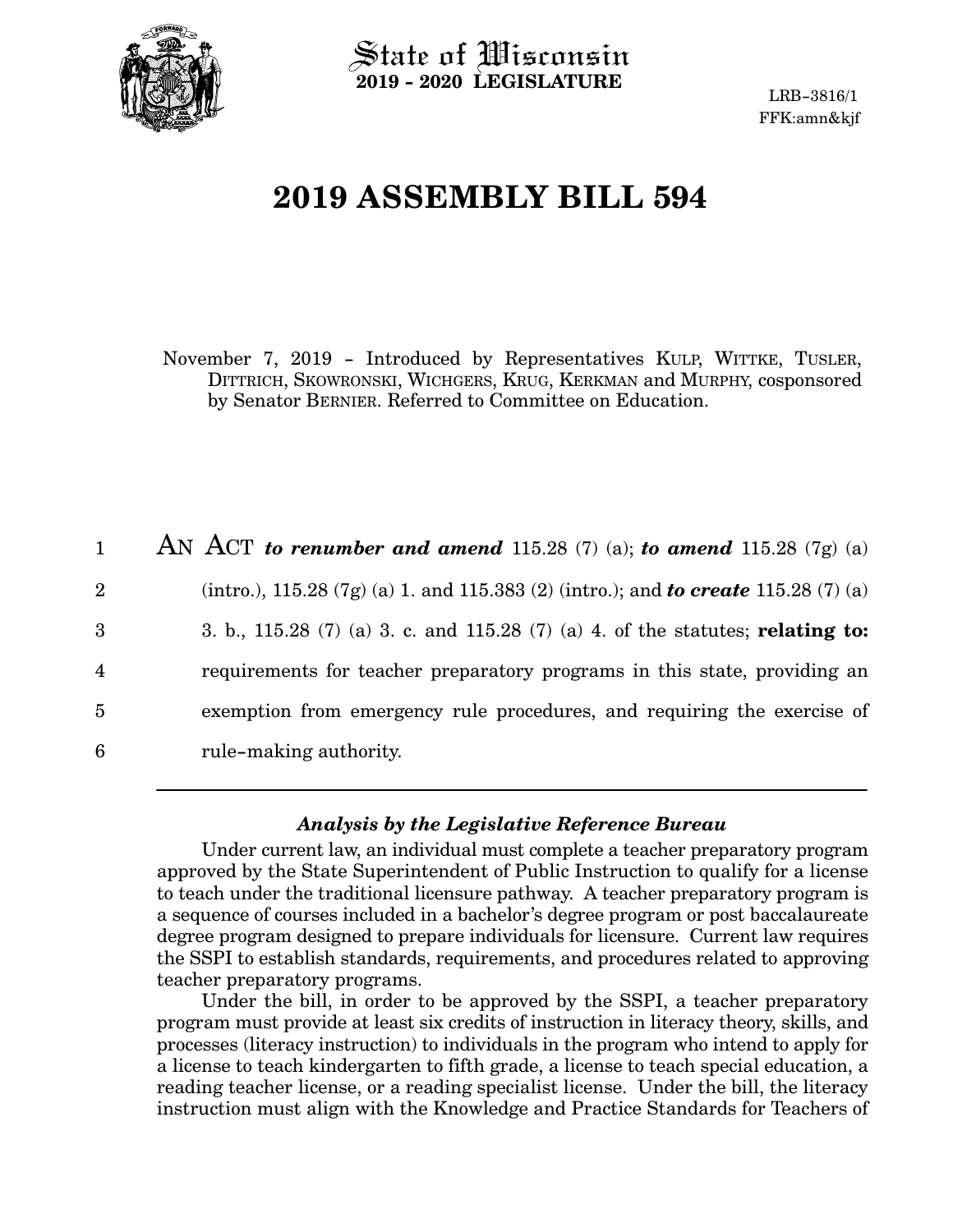#### **ASSEMBLY BILL 594**

Reading from the International Dyslexia Association. The bill also requires each teacher preparatory program to submit syllabi, names of textbooks, and other instructional material that will be used in the literacy instruction to the Department of Public Instruction prior to offering the required literacy instruction. Finally, under the bill, the SSPI must post on DPI's Internet site the information received from a teacher preparatory program related to the literacy instruction before the teacher preparatory program offers the literacy instruction.

Under current law, DPI must consult with the governor's office, the chairpersons and ranking members of the education committees in the assembly and senate, the Board of Regents of the University of Wisconsin System, and the Wisconsin Association of Independent Colleges and Universities when performing specific duties related to evaluating teacher preparatory programs. Under the bill, DPI must also consult with the chairpersons and ranking members of the higher education committees in the assembly and senate.

For further information see the *state* fiscal estimate, which will be printed as an appendix to this bill.

#### *The people of the state of Wisconsin, represented in senate and assembly, do enact as follows:*

| $\mathbf{1}$            | <b>SECTION 1.</b> 115.28 (7) (a) of the statutes is renumbered 115.28 (7) (a) 1. and   |
|-------------------------|----------------------------------------------------------------------------------------|
| $\overline{2}$          | amended to read:                                                                       |
| 3                       | 115.28 (7) (a) 1. License all teachers for the public schools of the state; make.      |
| $\overline{\mathbf{4}}$ | 2. Make rules establishing standards of attainment and procedures for the              |
| $\overline{5}$          | examination and licensing of teachers within the limits prescribed in ss. 118.19 (2)   |
| $6\phantom{1}6$         | and (3), 118.191, 118.1915, 118.192, 118.193, 118.194, 118.195, and 118.197;           |
| 7                       | prescribe.                                                                             |
| 8                       | 3. Prescribe by rule standards, requirements, and procedures for the approval          |
| 9                       | of teacher preparatory programs leading to licensure, including $-a$ all of the        |
| 10                      | following:                                                                             |
| 11                      | <u>a. A</u> requirement that, beginning on July 1, 2012, and annually thereafter, each |
| 12                      | teacher preparatory program located in this state shall submit to the department a     |
| 13                      | list of individuals who have completed the program and who have been                   |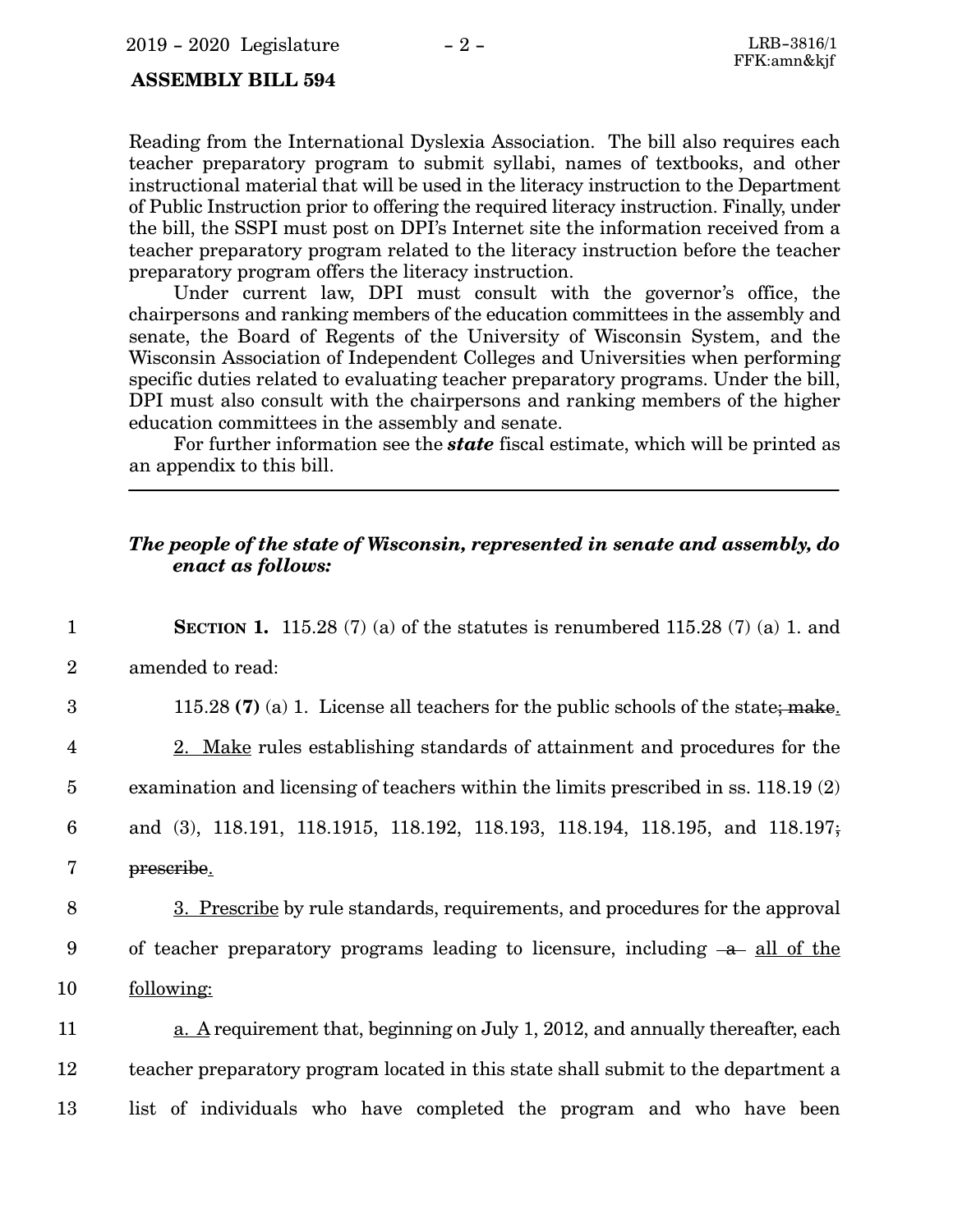$2019 - 2020$  Legislature  $-3 -$ 

#### **ASSEMBLY BILL 594**

recommended by the program for licensure under this subsection, together with each individual's date of program completion, from each term or semester of the program's most recently completed academic year; file. 1 2 3

- 5. File in the state superintendent's office all papers relating to state teachers' licenses; and register each such state teacher license. 4 5
- 6

14

**SECTION 2.** 115.28 (7) (a) 3. b. of the statutes is created to read:

115.28 **(7)** (a) 3. b. A requirement that, beginning on August 1, 2020, each teacher preparatory program located in this state provide at least 6 credits of instruction in literacy theory, skills, and processes that align with the most recent Knowledge and Practice Standards for Teachers of Reading from the International Dyslexia Association to individuals in the program who intend to apply for a license to teach grades kindergarten to 5 or special education, a license as a reading teacher, or a license as a reading specialist. 7 8 9 10 11 12 13

- - **SECTION 3.** 115.28 (7) (a) 3. c. of the statutes is created to read:

115.28 **(7)** (a) 3. c. A requirement that, before offering instruction required under subd. 3. b., a teacher preparatory program submit syllabi, names of textbooks, and other instructional material to the department to demonstrate that the teacher preparatory program complies with subd. 3. b. 15 16 17 18

**SECTION 4.** 115.28 (7) (a) 4. of the statutes is created to read: 19

115.28 **(7)** (a) 4. Post information received from teacher preparatory programs under subd. 3. c. on the department's Internet site. The state superintendent shall ensure that information from a teacher preparatory program is posted on the department's Internet site before the teacher preparatory program provides the instruction required under subd. 3. b. 20 21 22 23 24

25

**SECTION 5.** 115.28 (7g) (a) (intro.) of the statutes is amended to read: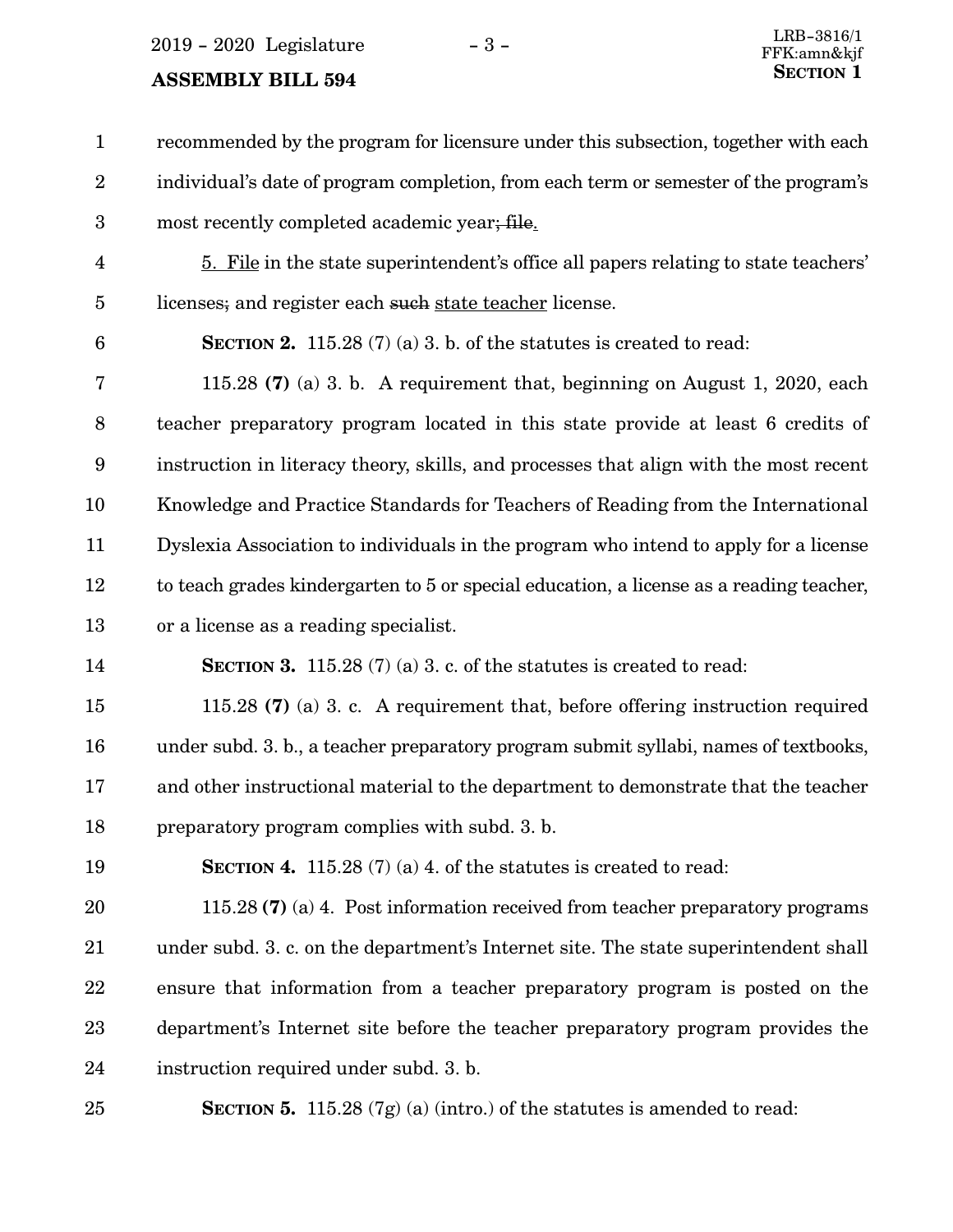2019 - 2020 Legislature - 4 - LRB-3816/1

#### **ASSEMBLY BILL 594 SECTION 5**

115.28 **(7g)** (a) (intro.) The department shall, in consultation with the governor's office, the chairpersons of the committees in the assembly and senate whose subject matter is elementary and secondary education and ranking members of those committees, the chairpersons of the committees in the assembly and senate whose subject matter is higher education and ranking members of those committees, the Board of Regents of the University of Wisconsin System, and the Wisconsin Association of Independent Colleges and Universities, do all of the following: **SECTION 6.** 115.28 (7g) (a) 1. of the statutes is amended to read: 115.28 **(7g)** (a) 1. Determine how the performance of individuals who have recently completed a teacher preparatory program described in s. 115.28 (7) (a) 3. and located in this state or a teacher education program described in s. 115.28 (7) (e) 2. and located in this state will be used to evaluate the teacher preparatory and education programs. The determination under this subdivision shall, at minimum, define "recently completed" and identify measures to assess an individual's performance, including the performance assessment made prior to making a recommendation for licensure. 1 2 3 4 5 6 7 8 9 10 11 12 13 14 15 16

17

**SECTION 7.** 115.383 (2) (intro.) of the statutes is amended to read:

115.383 **(2)** (intro.) If the student information system is established under sub. (1), each school district, charter school, and private school using the system under sub. (1) shall include in the system the following information for each teacher teaching in the school district or school who completed a teacher education program described in s. 115.28 (7) (a)  $\underline{3}$ , or (e) 2. and located in this state on or after January 1, 2012, or, for each teacher teaching in a private school participating in a parental choice program under s. 118.60 or 119.23, who obtained a bachelor's degree from an institution located in this state on or after July 1, 2010: 18 19 20 21 22 23 24 25